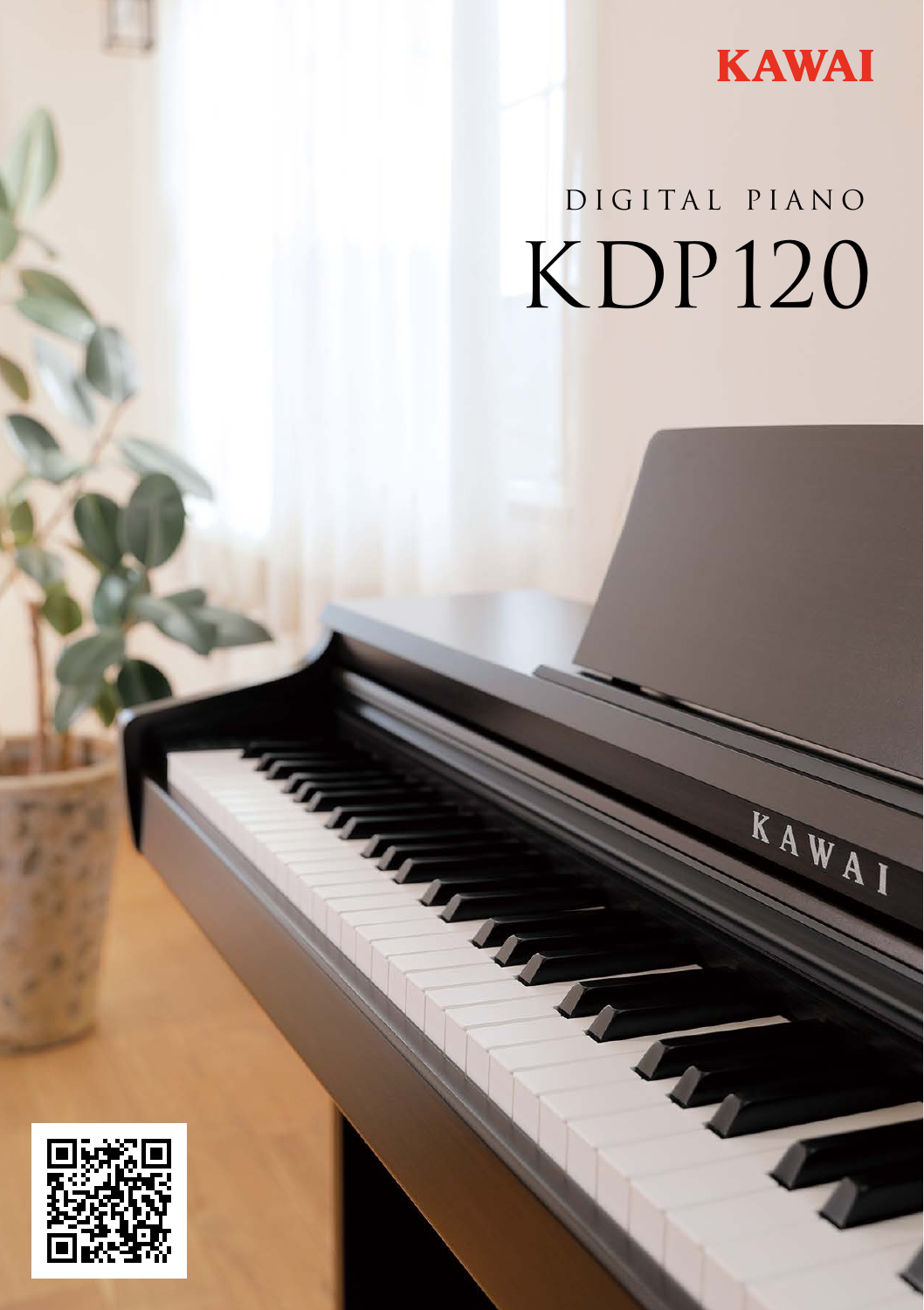

## An excellent introduction to Kawai digital piano quality

Kawai has been crafting musical instruments for over 90 years, maintaining traditional processes while embracing the latest technical innovations. These decades of experience allow our engineers to create superb digital instruments that bring musical enjoyment to players of all levels.

The KDP120 digital piano is the latest addition to Kawai's highly-respected range of award-winning home instruments, combining an extremely authentic weighted-key keyboard action and realistic grand piano sounds within an attractive, yet highly affordable package.

Featuring 88 grade-weighted keys, the KDP120 keyboard responds like a real acoustic action, while its rich concert grand piano sounds are guaranteed to inspire and impress. The instrument also features Bluetooth<sup>®</sup> connectivity, builtin lesson pieces, and a convenient song recorder, making the KDP120 an ideal choice for beginners seeking a starter instrument, or more experienced players looking for a second piano for silent practise with headphones.

The new KDP120 – an excellent introduction to Kawai digital piano quality at an attractive price.



#### **Realistic grand piano sounds**

The KDP120 digital piano captures the beautiful sound of the highly-acclaimed Shigeru Kawai *SK-EX* concert grand piano. All 88 keys of this exceptional instrument have been meticulously recorded, analysed, and faithfully reproduced using proprietary *Harmonic Imaging* technology, to deliver a rich and expressive playing experience.



#### **Authentic keyboard action**

The KDP120's *Responsive Hammer Compact II* (RHCII) keyboard action has been developed to reproduce the distinctive touch of an acoustic grand piano. Its springless key mechanism, sturdy construction, and accurate hammer sensing system delivers a smooth, natural, and highly authentic piano playing experience.



In addition to grade-weighted hammers, the RHCII keyboard action also features Kawai's latest triple-sensor key detection system for enhanced playing realism. This additional third sensor improves responsiveness when striking the same keys repeatedly, allowing trills to sound smoother and more acoustic piano-like when played.



#### **Integrated Bluetooth® connectivity**

The KDP120's integrated Bluetooth MIDI technology allows the digital piano to communicate with supported smart devices wirelessly. Once paired with a phone or tablet, players can control the instrument using Kawai's *PianoRemote* app, or expand its functionality with a wide range of other education, performance, and scoring apps.